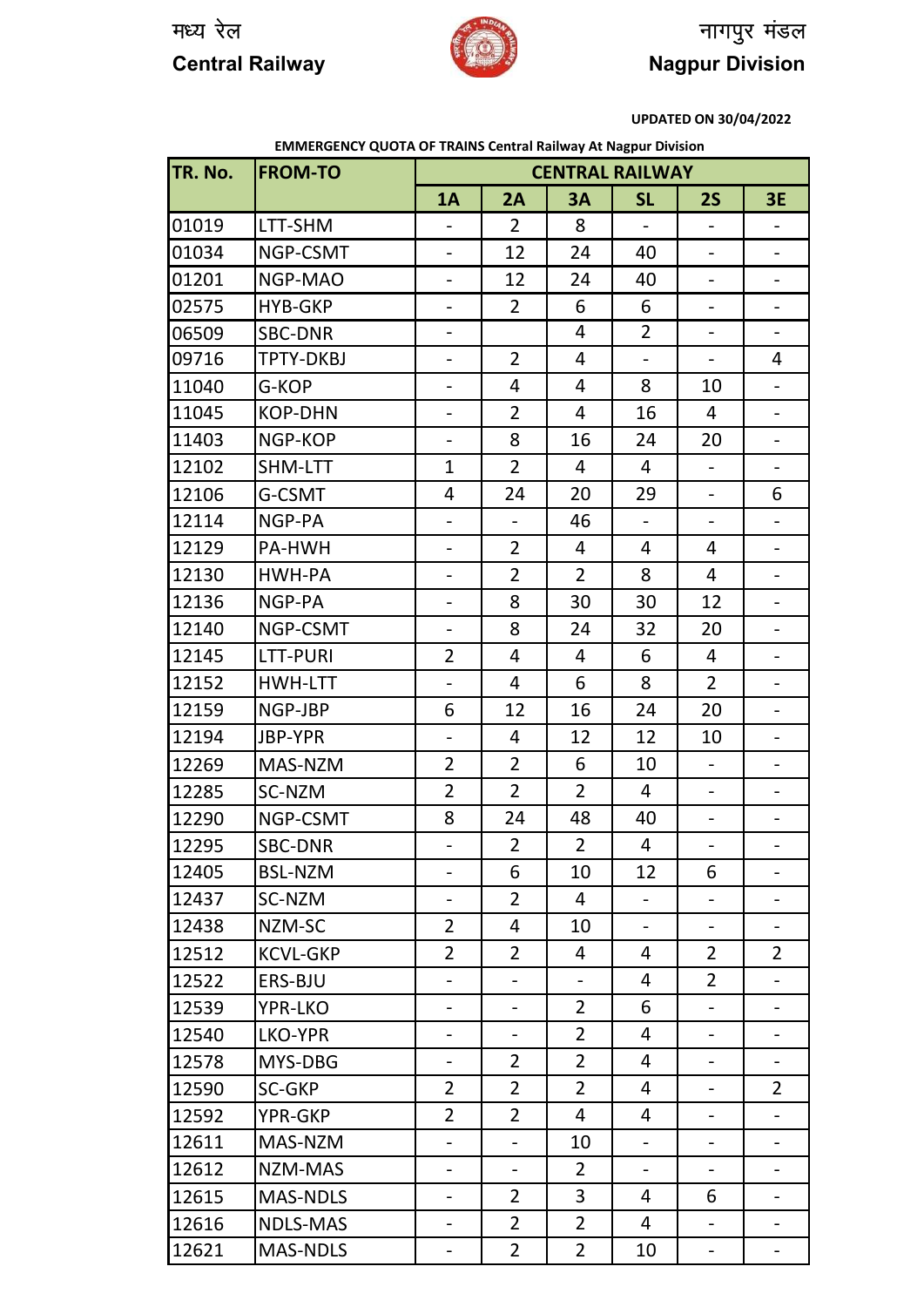| TR. No.<br><b>FROM-TO</b><br><b>CENTRAL RAILWAY</b> |                  |                          |                              |                          |                          |                          |                              |  |  |
|-----------------------------------------------------|------------------|--------------------------|------------------------------|--------------------------|--------------------------|--------------------------|------------------------------|--|--|
|                                                     |                  | 1A                       | 2A                           | <b>3A</b>                | <b>SL</b>                | <b>2S</b>                | <b>3E</b>                    |  |  |
| 12622                                               | <b>NDLS-MAS</b>  |                          | $\overline{2}$               | $\overline{2}$           | 4                        | $\overline{\phantom{0}}$ | $\overline{\phantom{a}}$     |  |  |
| 12625                                               | <b>TVC-NDLS</b>  | $\overline{\phantom{0}}$ | $\overline{2}$               | $\overline{2}$           | 4                        | $\overline{2}$           | $\overline{\phantom{a}}$     |  |  |
| 12626                                               | NDLS-TVC         | $\overline{\phantom{0}}$ | $\overline{2}$               | $\overline{2}$           | 4                        | $\overline{\phantom{0}}$ | $\overline{\phantom{a}}$     |  |  |
| 12644                                               | NZM-TVC          | $\overline{\phantom{0}}$ | $\overline{2}$               | $\overline{2}$           | $\overline{2}$           | $\blacksquare$           | $\overline{\phantom{a}}$     |  |  |
| 12645                                               | ERS-NZM          | $\blacksquare$           | $\overline{\phantom{a}}$     | $\overline{2}$           | 4                        | 3                        | $\overline{\phantom{a}}$     |  |  |
| 12647                                               | CBE-NZM          | $\overline{\phantom{0}}$ | 4                            | 4                        | 3                        | 5                        | $\qquad \qquad -$            |  |  |
| 12648                                               | NZM-CBE          | $\qquad \qquad -$        | $\overline{\phantom{a}}$     | $\overline{2}$           | 4                        | 4                        | $\overline{\phantom{a}}$     |  |  |
| 12649                                               | YPR-NZM          | $\overline{\phantom{a}}$ | $\overline{2}$               | 4                        | 6                        | $\qquad \qquad -$        | $\overline{\phantom{a}}$     |  |  |
| 12650                                               | NZM-YPR          | $\overline{\phantom{0}}$ | $\overline{\phantom{0}}$     | $\overline{2}$           | $\overline{4}$           | $\overline{2}$           | $\overline{\phantom{a}}$     |  |  |
| 12652                                               | NZM-MDU          | $\qquad \qquad -$        | $\overline{\phantom{a}}$     | $\overline{2}$           | $\overline{2}$           | $\overline{\phantom{0}}$ | $\overline{\phantom{a}}$     |  |  |
| 12669                                               | MAS-CPR          | -                        | $\overline{2}$               | $\overline{2}$           | 4                        | OS EQ                    | $\overline{\phantom{a}}$     |  |  |
| 12670                                               | <b>CPR-MAS</b>   | $\overline{\phantom{0}}$ | $\frac{1}{2}$                | $\frac{1}{2}$            | 4                        |                          | $\overline{\phantom{a}}$     |  |  |
| 12707                                               | TPTY-NZM         | $\overline{\phantom{0}}$ | $\overline{2}$               | $\overline{2}$           | 4                        | $\overline{\phantom{0}}$ | $\overline{\phantom{a}}$     |  |  |
| 12708                                               | NZM-TPTY         | $\qquad \qquad -$        | $\overline{a}$               | $\overline{2}$           | 4                        | 8                        | $\overline{\phantom{a}}$     |  |  |
| 12721                                               | HYB-NZM          | $\overline{\phantom{0}}$ | $\overline{\phantom{0}}$     | $\overline{2}$           | $\overline{2}$           | 4                        | $\blacksquare$               |  |  |
| 12722                                               | NZM-HYB          | $\overline{\phantom{0}}$ | $\overline{2}$               | $\overline{2}$           | 8                        | $\overline{\phantom{0}}$ | $\overline{\phantom{a}}$     |  |  |
| 12723                                               | <b>HYB-NDLS</b>  | $\blacksquare$           | $\overline{2}$               | $\overline{2}$           | 5                        | $\blacksquare$           | $\overline{\phantom{a}}$     |  |  |
| 12724                                               | NDLS-HYB         | $\overline{\phantom{a}}$ | $\mathbf{1}$                 | $\overline{\phantom{a}}$ | 6                        | $\overline{\phantom{a}}$ | $\overline{\phantom{a}}$     |  |  |
| 12791                                               | <b>SC-DNR</b>    | $\overline{\phantom{0}}$ | $\overline{2}$               | $\overline{2}$           | $\overline{4}$           | $\blacksquare$           | $\overline{\phantom{a}}$     |  |  |
| 12809                                               | <b>CSMT-HWH</b>  | $\overline{\phantom{a}}$ | $\overline{\phantom{a}}$     | $\overline{\phantom{a}}$ | 6                        | $\overline{\phantom{0}}$ | $\overline{\phantom{a}}$     |  |  |
| 12810                                               | HWH-CSMT         | $\overline{2}$           | $\overline{2}$               | $\overline{\phantom{a}}$ | 6                        | $\overline{\phantom{0}}$ | $\overline{\phantom{a}}$     |  |  |
| 12834                                               | HWH-ADI          | $\frac{1}{2}$            | $\overline{2}$               | $\overline{2}$           | $\overline{4}$           | $\blacksquare$           | $\blacksquare$               |  |  |
| 12844                                               | <b>ADI-PURI</b>  | $\qquad \qquad -$        | $\overline{\phantom{0}}$     | $\overline{2}$           | 6                        | $\overline{\phantom{0}}$ | $\overline{\phantom{a}}$     |  |  |
| 12860                                               | HWH-BB           | -                        | 4                            | $\overline{2}$           | 6                        | $\overline{\phantom{0}}$ | $\overline{\phantom{a}}$     |  |  |
| 12879                                               | LTT-BBS          | $\blacksquare$           | $\overline{2}$               | 4                        | 8                        | 5                        | $\overline{\phantom{a}}$     |  |  |
| 12906                                               | HWH-PBR          | $\overline{\phantom{0}}$ | $\overline{2}$               | $\overline{\phantom{a}}$ | $\overline{2}$           | $\overline{\phantom{0}}$ | $\overline{\phantom{a}}$     |  |  |
| 12914                                               | NGP-INDB         | $\overline{\phantom{0}}$ | 8                            | 16                       | 24                       | 20                       | $\overline{\phantom{a}}$     |  |  |
| 12924                                               | <b>NGP-DADN</b>  | -                        | 8                            | 18                       | 24                       | 20                       | $\overline{\phantom{a}}$     |  |  |
| 12949                                               | <b>PBR-SRC</b>   | $\qquad \qquad -$        | $\qquad \qquad \blacksquare$ | $\overline{2}$           | $\overline{2}$           | 4                        | $\hbox{--}$                  |  |  |
| 12967                                               | MAS-JP           | -                        | $\overline{2}$               | $\overline{2}$           | 4                        | 4                        | $\qquad \qquad \blacksquare$ |  |  |
| 12968                                               | JP-MAS           | -                        | $\overline{2}$               | $\overline{2}$           | 4                        | 4                        | $\overline{\phantom{a}}$     |  |  |
| 12969                                               | CBE-JP           | $\overline{\phantom{0}}$ | $\overline{2}$               | $\overline{2}$           | $\overline{4}$           | $\overline{2}$           | $\overline{\phantom{a}}$     |  |  |
| 12970                                               | JP-CBE           | -                        | $\overline{2}$               | $\overline{2}$           | 4                        | 4                        | $\overline{\phantom{a}}$     |  |  |
| 12975                                               | MYS-JP           | $\overline{\phantom{0}}$ | $\overline{2}$               | 4                        | 6                        | $\overline{\phantom{0}}$ | $\overline{\phantom{a}}$     |  |  |
| 12976                                               | JP-MAS           | $\overline{\phantom{0}}$ | $\overline{2}$               | $\blacksquare$           | $\overline{4}$           |                          | $\overline{\phantom{a}}$     |  |  |
| 12993                                               | <b>GIMB-PURI</b> | -                        | $\blacksquare$               | $\overline{2}$           | $\overline{2}$           | $\overline{\phantom{0}}$ | $\overline{\phantom{a}}$     |  |  |
| 15024                                               | YPR-GKP          | $\overline{\phantom{0}}$ | $\overline{2}$               | $\overline{2}$           | 6                        | $\qquad \qquad -$        | $\overline{\phantom{a}}$     |  |  |
| 16093                                               | MAS-LJN          | -                        | $\overline{\phantom{0}}$     | $\overline{2}$           | 8                        | 4                        | $\overline{\phantom{a}}$     |  |  |
| 16094                                               | LJN-MAS          | $\qquad \qquad -$        | $\qquad \qquad \blacksquare$ | $\overline{2}$           | 4                        | $\overline{\phantom{a}}$ | $\overline{\phantom{a}}$     |  |  |
| 17610                                               | PAU-PNBE         | -                        | $\overline{2}$               | 4                        | 6                        | 4                        | $\overline{\phantom{a}}$     |  |  |
| 17642                                               | <b>NRKR-KCG</b>  | -                        | $\overline{\phantom{0}}$     | CC.8                     | $\overline{\phantom{a}}$ | 20                       | $\overline{\phantom{a}}$     |  |  |
| 18237                                               | <b>KRBA-ASR</b>  |                          | $\overline{\phantom{a}}$     |                          | 5                        | $\blacksquare$           |                              |  |  |
| 20481                                               | <b>BGKT-TPJ</b>  | -                        | $\qquad \qquad -$            | 6                        | $\overline{\phantom{a}}$ | $\overline{\phantom{0}}$ | $\overline{\phantom{a}}$     |  |  |
| 20482                                               | <b>TPJ-BGKT</b>  |                          | -                            | 4                        | -                        | -                        | -                            |  |  |
|                                                     |                  |                          |                              |                          |                          |                          |                              |  |  |